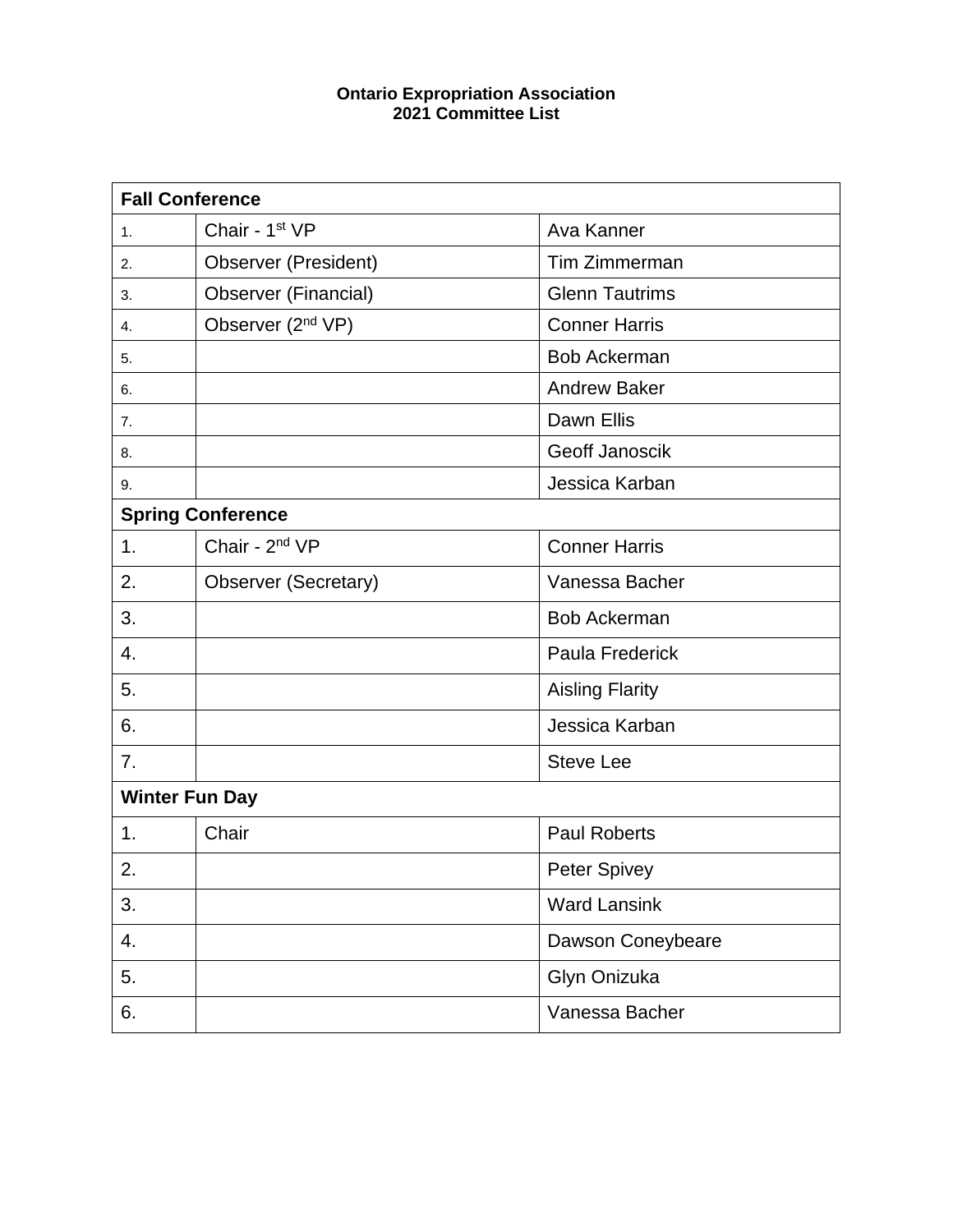| <b>Bursary Committee</b>           |       |                        |  |  |
|------------------------------------|-------|------------------------|--|--|
| 1.                                 | Chair | Sean Foran             |  |  |
| 2.                                 |       | lan Tilley             |  |  |
| 3.                                 |       | <b>Abbey Sinclair</b>  |  |  |
| 4.                                 |       | Ajay Gajaria           |  |  |
| 5.                                 |       | <b>Aisling Flarity</b> |  |  |
| <b>Toronto Members Night</b>       |       |                        |  |  |
| 1.                                 | Chair | <b>Piper Morley</b>    |  |  |
| 2.                                 |       | Paula Frederick        |  |  |
| 3.                                 |       | <b>Ward Lansink</b>    |  |  |
| 4.                                 |       | Ajay Gajaria           |  |  |
| <b>London Members Night</b>        |       |                        |  |  |
| 1.                                 | Chair | <b>Jonathan Minnes</b> |  |  |
| 2.                                 |       | David Sunday           |  |  |
| 3.                                 |       | Liviu Cananau          |  |  |
| 4.                                 |       | Kelly Nenniger         |  |  |
| 5.                                 |       | Ken Strong             |  |  |
| 6.                                 |       | <b>Ward Lansink</b>    |  |  |
| <b>Ottawa Members Night</b>        |       |                        |  |  |
| 1.                                 | Chair | Roberto Aburto         |  |  |
| 2.                                 |       | Emma Blanchard         |  |  |
| 3.                                 |       | Jean-Charles Plante    |  |  |
| 4.                                 |       | Greg McEvoy            |  |  |
| <b>OEA / OLT Liaison Committee</b> |       |                        |  |  |
| 1.                                 | Chair | Shane Rayman           |  |  |
| 2.                                 |       | Frank Sperduti         |  |  |
| 3.                                 |       | Roberto Aburto         |  |  |
| 4.                                 |       | Matthew Owen-King      |  |  |
| 5.                                 |       | lan Mathany            |  |  |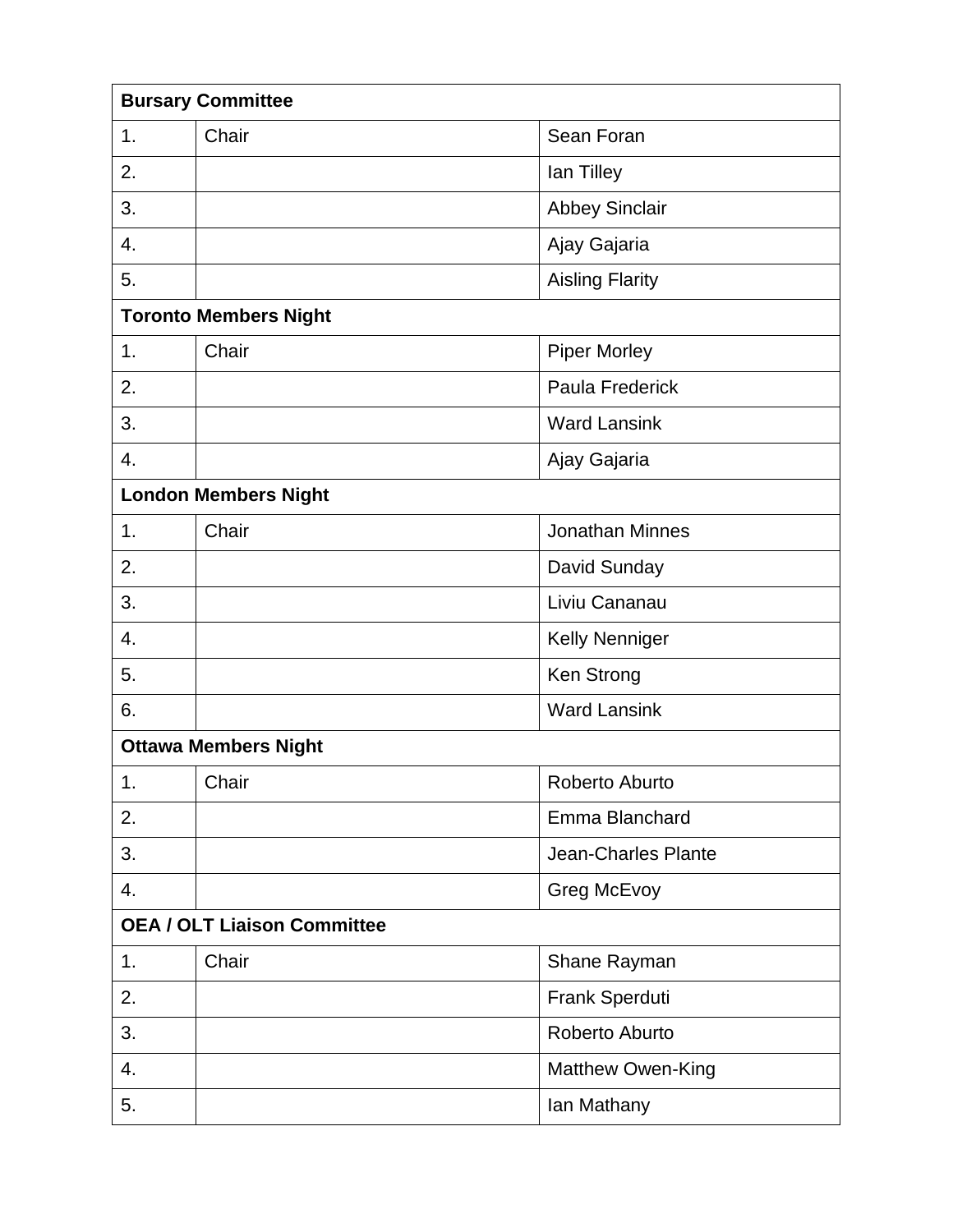| <b>Newsletter</b>                       |       |                             |  |  |
|-----------------------------------------|-------|-----------------------------|--|--|
| 1.                                      | Chair | Tim Zimmerman               |  |  |
| 2.                                      |       | <b>Andrew Baker</b>         |  |  |
| 3.                                      |       | <b>Simone Stewart</b>       |  |  |
| 4.                                      |       | Ajay Gajaria                |  |  |
| 5.                                      |       | <b>Bob Ackerman</b>         |  |  |
| 6.                                      |       | Ava Kanner                  |  |  |
| <b>Membership Services</b>              |       |                             |  |  |
| 1.                                      | Chair | <b>Changming Guo</b>        |  |  |
| 2.                                      |       | Farah-Martin Dai            |  |  |
| 3.                                      |       | <b>Brynn Leger</b>          |  |  |
| 4.                                      |       | Dawson Coneybeare           |  |  |
| <b>Legislative Reform</b>               |       |                             |  |  |
| 1.                                      | Chair | John Doherty                |  |  |
| 2.                                      |       | <b>Conner Harris</b>        |  |  |
| 3.                                      |       | Ken Strong                  |  |  |
| 4.                                      |       | Rob Piper                   |  |  |
| 5.                                      |       | <b>Piper Morley</b>         |  |  |
| 6.                                      |       | <b>Changming Guo</b>        |  |  |
| 7.                                      |       | Jonathan Minnes             |  |  |
| <b>Organizational Liaison Committee</b> |       |                             |  |  |
| 1.                                      | Chair | <b>Changming Guo</b>        |  |  |
| 2.                                      |       | <b>Bob Robson</b>           |  |  |
| 3.                                      |       | Paula Frederick             |  |  |
| 4.                                      |       | <b>Guillaume Lavictoire</b> |  |  |
| 5.                                      |       | Tim Zimmerman               |  |  |
| 6.                                      |       | <b>Bob Ackerman</b>         |  |  |
| 7.                                      |       | Shane Rayman                |  |  |